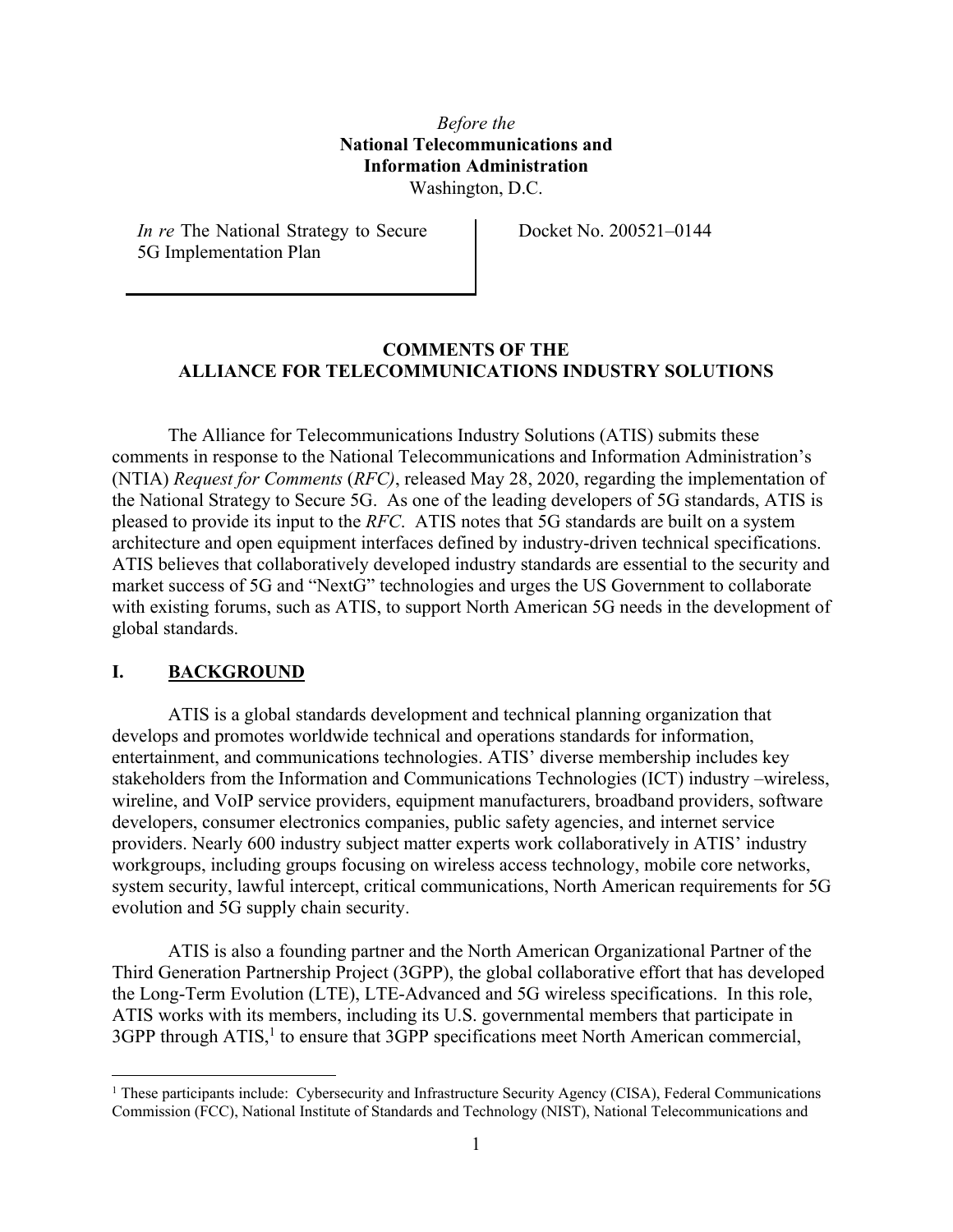regulatory and security needs. ATIS also publishes 3GPP specifications as formal US standards, facilitating their implementation in North America.

In addition to ATIS' key role as a partner in 3GPP, ATIS is the main North American industry organization developing, refining, and providing input to the International Telecommunication Union (ITU) on defining mobile generational (4G, 5G) requirements and evaluating candidate mobile technologies. ATIS' Wireless Technologies and Systems Committee (WTSC) hosted the work of the North American Independent Evaluation Group for examining and providing input on proposed ITU-R IMT-2020 technologies.

ATIS has been at the forefront of ICT industry efforts to develop and deploy next generation wireless and wireline networks. This work includes not only addressing technical and operation challenges but also promoting a cohesive strategic vision of next generation networks. In May 2020, ATIS published its views on *Promoting U.S. Leadership on the Path to 6G*<sup>2</sup> to encourage an end-to-end approach, beginning with pre-competitive 6G research and extending across development, manufacturing, standards development, deployment readiness, commercialization and realization. Ultimately, early research should be targeted to commercialization intent and the realization of 6G technologies and services in the market, including the impacts on the workforce, customer needs and the national economy. Success will be achieved by applying a cohesive strategy as part of a public/private partnership that extends U.S. leadership from innovative ideas and early research to market realization and adoption.

## **II. ATIS INPUT TO** *RFC* **QUESTIONS**

In the *RFC*, NTIA seeks to inform the development of an Implementation Plan for the National Strategy to Secure 5G (Strategy).<sup>3</sup> The Strategy, which was released on March 23, to explain how the U.S. government will secure 5G infrastructure domestically and abroad, outlines four lines of effort: (1) facilitating the rollout of 5G domestically; (2) assessing the cybersecurity risks to, and identifying core security principles of, 5G capabilities and infrastructure; (3) addressing risks to United States (U.S.) economic and national security during development and deployment of 5G infrastructure worldwide; and (4) promoting responsible global development and deployment of secure and reliable 5G infrastructure. ATIS' input to specific *RFC* questions are provided below.

#### **A. Line of Effort One: Facilitate Domestic 5G Rollout**

In the *RFC*, NTIA seeks input regarding how the U.S. can facilitate the domestic rollout of 5G technologies and the development of a robust domestic 5G commercial ecosystem. ATIS believes that the U.S. Government should work with industry to collaborate on a holistic approach that extends from pre-competitive research to full commercialization of new

Information Administration (NTIA), U.S. Department of Defense, U.S. Department of Transportation, and the First Responder Network Authority.

<sup>&</sup>lt;sup>2</sup> This document is available from: https://sites.atis.org/wp-content/uploads/2020/05/Promoting-US-Leadership-on-Path-to-6G.pdf.<br><sup>3</sup> National Strategy to Secure 5G of the United States of America, released March 23, 2020.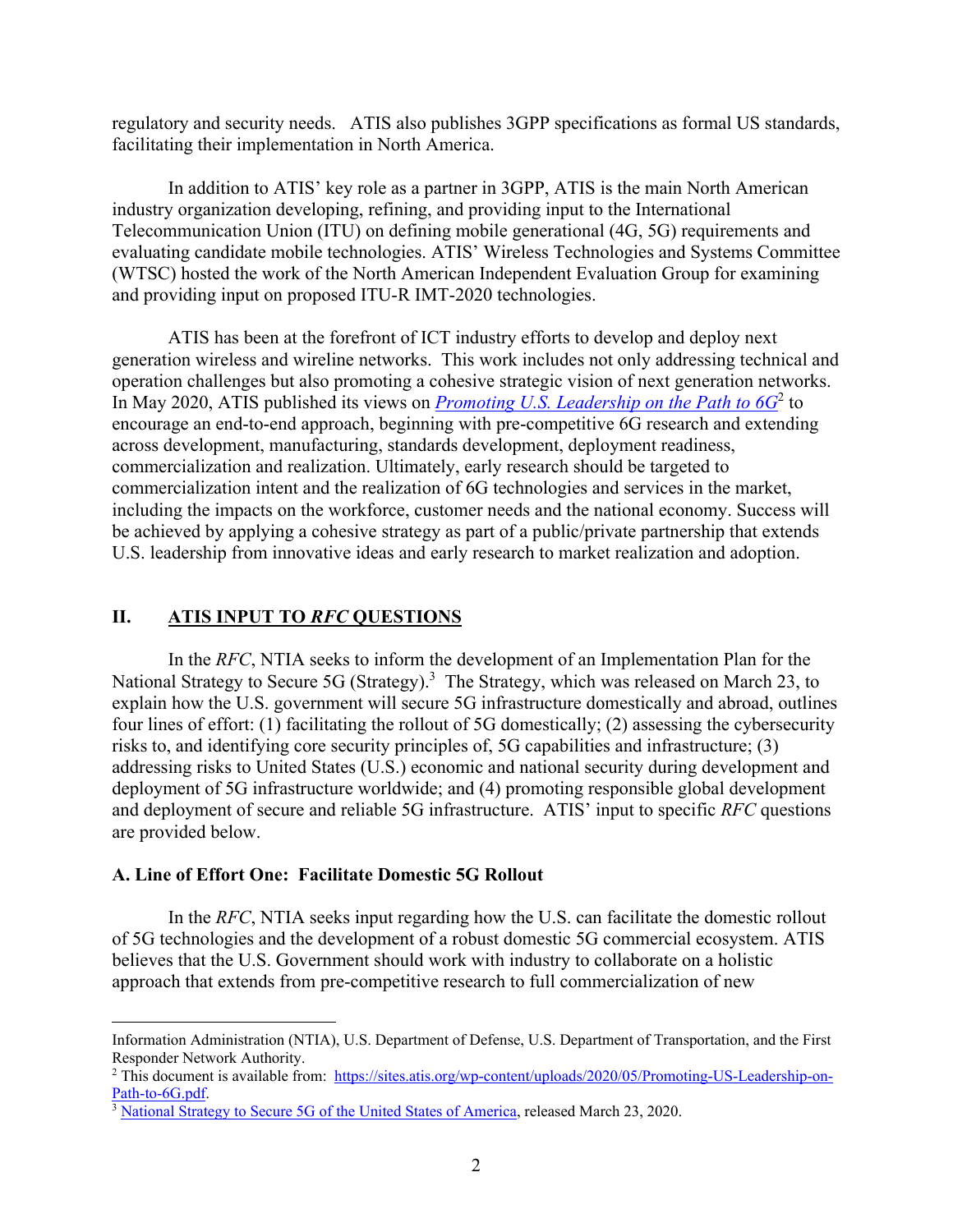generations of wireless technology. While the rollout of 5G technologies has already begun, the continued evolution of 5G and the path to 6G offer the U.S. an opportunity to demonstrate leadership across the ecosystem of manufacturers, developers and providers*.* 

As noted in ATIS' *Promoting U.S. Leadership on the Path to 6G*, defining the key components of U.S. technological leadership begins with identifying a vision for the next decade. 5G will enable billions of hyper-connected devices, as well as and big data and artificialintelligence-enabled capabilities that will change how consumers communicate and interact, not only with other people but with devices. New capabilities and applications will emerge that take advantage of the ultra-high-bandwidth/low-latency connectivity of 5G and massive amounts of intelligent connectivity. This progress, however, takes time. History has shown that the path to the next generation of advanced networks often begins a decade in advance, as research creates the aspirational view of what is possible and development efforts translate those aspirations into market reality.

NTIA also seeks comment on how the U.S. Government can best foster and promote the research, development, testing, and evaluation of new technologies and architectures. ATIS believes that collaboration between government, industry and academia is necessary to develop a common vision that will drive U.S. leadership over the next decade and beyond. This vision must consider both how the network will change but also what new functionalities may be offered as a result of the network changes. For example, ATIS' vision for 6G of networks, devices and applications extends well beyond greater bandwidth, less latency, additional spectrum and greater reliability. 6G will offer new cognitive, predictive and contextual capabilities to deliver a new levels of user experience including:

- Distributed intelligence, which will permeate networks and devices and enable new microservices operating on the network edge to create exciting and innovative opportunities for vertical markets and enterprises.
- Communications in the high GHz and THz bands, which will open up a new generation of embedded devices and ubiquitous connectivity that will allow everyday objects to become sources of data and intelligence and applications to autonomously predict and act on a customer's needs and preferences.
- User-defined security and privacy perimeters, which will establish a path for the U.S. to be the leader in developing and deploying secure networks and devices. 6G will ultimately harness the power of the network to augment security and operational capabilities (detect, inform, defend) built into the networking devices themselves.

NTIA seeks input on what steps the U.S. Government should take to further motivate the domestic 5G commercial ecosystem to increase 5G research, development, and testing. ATIS believes that sustainable technology leadership requires incentives to spur early investment, speed to market and widescale commercial adoption. These incentives are also necessary to help level the ICT playing field. The U.S. ICT industry is competing with regions of the globe that subsidize private sector development, and that sometimes violate intellectual property rights and inject unfair trade barriers. As explained in ATIS' *Promoting U.S. Leadership on the Path to 6G*, the U.S. can best counter these technology barriers by adopting a national plan for technological excellence that relies on a set of committed principles and actions: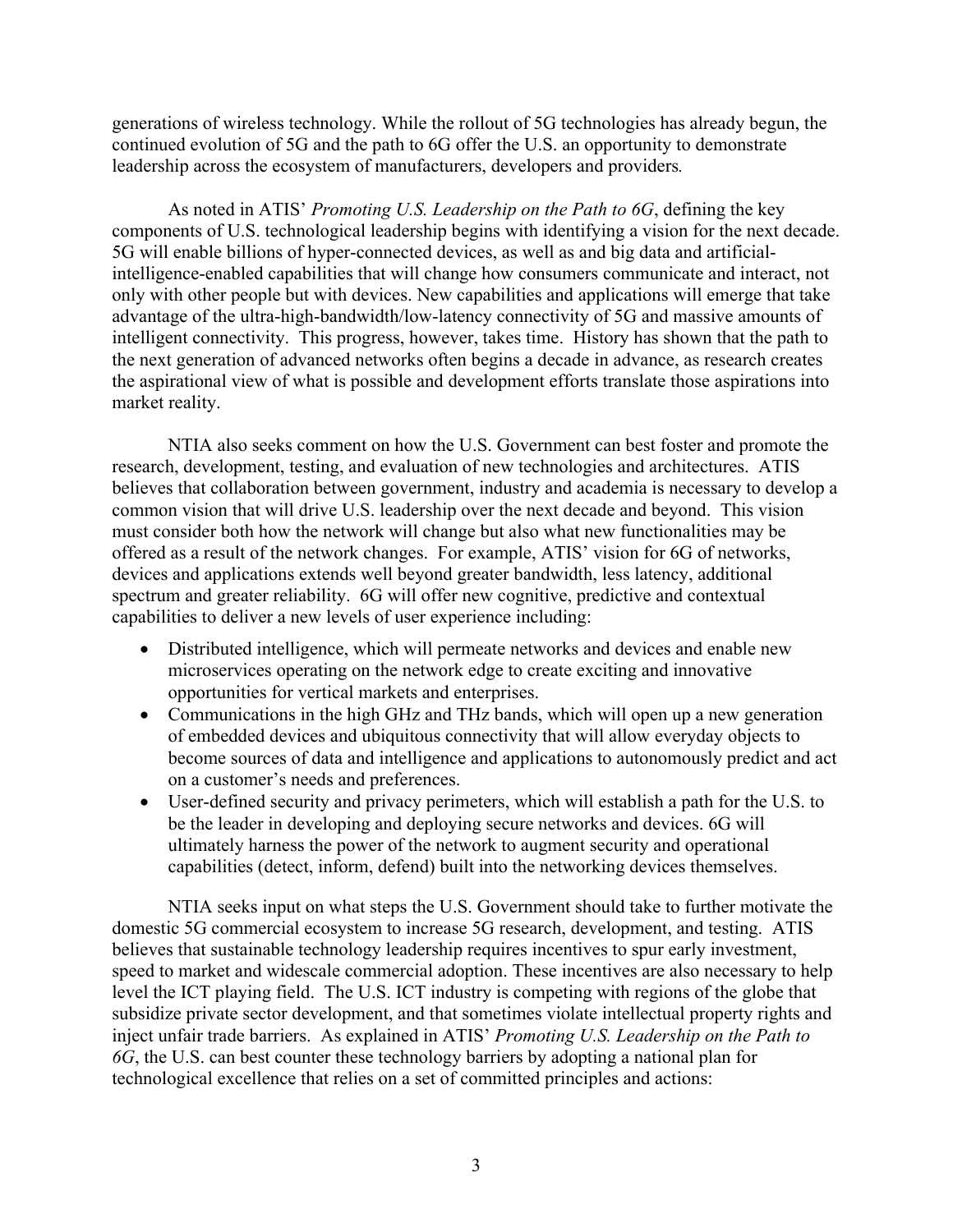- (1) The U.S. Government should make available additional R&D funding focused on a core set of technological breakthrough areas where the U.S. can lead. These technologically focused areas -- AI-Enabled Advanced Networks and Services, Advanced Antennas and Radio Systems, Multi-Access Network Services, Healthcare and Agriculture -- leverage U.S. industry's key competency areas and promote both early consumer adoption and opportunities to sell U.S. developed and produced products and services into the global market. ATIS also urges the government to acknowledge the important role that standards play in research and development and in the deployment of innovative technologies by confirming that the R&D funding would also include funding for enhanced governmental participation in those standards development organizations that are producing next generation ICT standards.
- (2) The U.S. Government should expand R&D tax credits to encourage investment in a set of core technologies that will promote U.S. leadership. An expanded tier of R&D tax credits, including credits for industry participation in standards-setting, that can be directly attributed to a national framework of technology leadership areas would further incent industry to align around a set of common goals, promoting U.S. leadership in both development and adoption.
- (3) The U.S. Government should work with industry to develop a consumer- and businesscentric solution to wireless spectrum challenges by creating a national spectrum policy. Recent experience has demonstrated that fast-tracking the availability of new wireless spectrum in both licensed and unlicensed bands can promote more rapid adoption by the market and accelerate innovation across industry. This spectrum policy should synchronize market needs with spectrum availability of low-, mid- and high-frequency spectrum to promote and encourage advanced applications to market — and realize the full benefits of U.S. leadership.
- (4) The U.S. Government should explore innovative ways to promote widespread commercial adoption of U.S.-developed and -produced hardware/software through financial incentives to public and private sectors. Cities and other local municipalities can act as technology labs and innovation zones that promote U.S. technology leadership. These zones should also include rural markets, as U.S. leadership should also generate opportunities in the areas of smart agriculture, smart energy, remote learning and public safety. In addition, integration with vertical industries and enterprise markets as first adopters could be incentivized through tax credits and grant opportunities.

The *RFC* also asks about areas of research and development that the U.S. Government should prioritize to achieve and maintain U.S. leadership in 5G. ATIS' *Promoting U.S. Leadership on the Path to 6G* identifies the core technologies that will drive U.S. leadership along the path to 6G. Informed by leading North American ICT companies, the following innovative technologies and market opportunities are expected to fuel the next decade of investment and development:

 *AI-Enabled Advanced Networks and Services*. AI is already recognized as a breakthrough area of development that will significantly impact how people and things interact with one another and with their environment.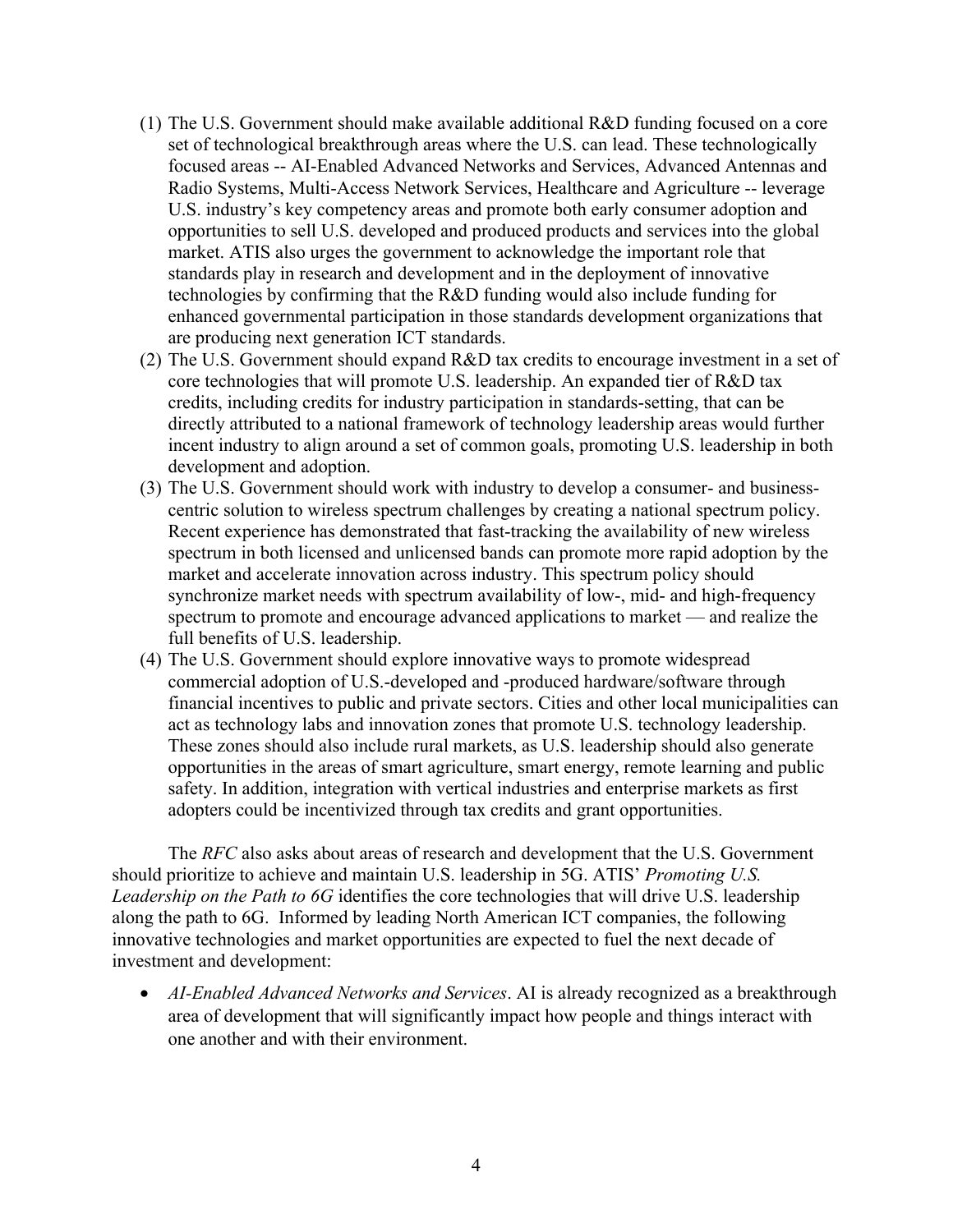- *Advanced Antennas and Radio Systems*. The future of wireless communications (both licensed and unlicensed) depends on rapid development and market availability of ultrahigh-frequency devices that operate above 95GHz and in THz spectrum.
- *Multi-Access Network Services*. Integration of different terrestrial networks (wireless and fixed) with the growing potential for non-terrestrial solutions, such as unmanned aerial systems and satellites, will allow for ubiquitous coverage in any terrain, geography or physical environment.
- *Healthcare*. The current COVID-19 pandemic has demonstrated the need for government and industry to work together on innovative approaches to expanding telehealth capabilities and diagnosing patients outside of healthcare facilities, including smart health, remote diagnostics and telesurgery, using new capabilities such as multisensory applications, the tactile internet and ultra-high-resolution 3D imagery.
- *Agriculture*. In order to meet anticipated need for more food, the farming industry will need to look to new technologies. In the future, wireless sensors/IoT, robotics, autonomous farming vehicles, drones, satellite imagery, big data and AI will enable a new era of precision agriculture. This will ensure the most efficient, effective use of fertilizer, seeds, herbicides and pesticides and target very specific areas. Precision agriculture also will enable farming operations that don't require a single human to set foot in the fields. The U.S. is uniquely positioned to take on the challenge of leading the world in smart agriculture solutions that will meet future food consumption needs in both national and global markets.

# **B. Line of Effort Two: Assess Risks to and Identify Core Security Principles of 5G Infrastructure.**

To implement line of effort two, NTIA asks about the factors the U.S. Government should consider in the development of core security principles for 5G infrastructure and when evaluating the trustworthiness or potential security gaps in U.S. 5G infrastructure, including the 5G infrastructure supply chain. ATIS recommends that the core security principles and the evaluation of trustworthiness be based on the results of a formal risk analysis jointly performed by industry and government given the existing network infrastructure. Moreover, because security is an end-to-end issue, all aspects and layers of the communications path must be considered and the vulnerabilities prioritized. The final result should consider that, while not all potential vulnerabilities are high risk for specific applications, new vulnerabilities may be uncovered that must be mitigated with high priority.

To assist in network architecture security risk assessments, ATIS has developed an Architectural Risk Analysis (ARA) process to identify the security gaps associated with a specific application, system and architecture along with the relative risk, in order to prioritize the deployment of necessary controls and mitigations. The ARA methodology involves defining the attack surface of solution assets, assessing the risk to each asset and assessing how well the associated threats are mitigated through security controls.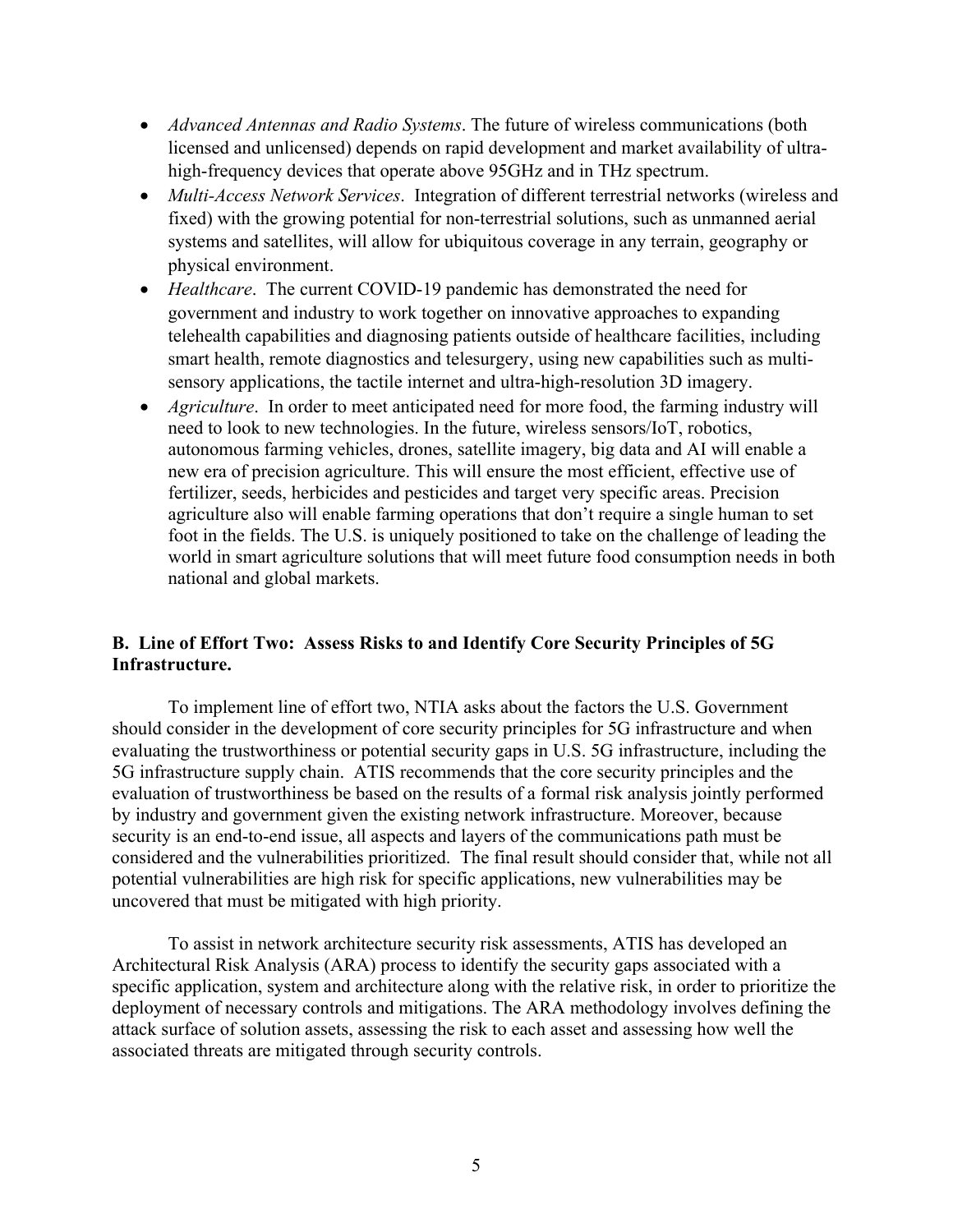The ARA process is documented in a variety of ATIS reports:

- *An Architectural Risk Analysis for Internet of Things (IoT) Services*  https://access.atis.org/apps/group\_public/download.php/46163/ATIS-I-0000072.pdf
- *Cybersecurity Architectural Risk Analysis Process* https://access.atis.org/apps/group\_public/download.php/35401/ATIS-I-0000057.zip

ATIS is also engaged in specific security efforts including:

- *Improving Vehicle Cybersecurity: ICT Industry Experience and Perspectives* https://access.atis.org/apps/group\_public/download.php/35648/ATIS-I-0000059.pdf
- *Technical Impacts of DNS Privacy and Security on Network Service Scenarios https://access.atis.org/apps/group\_public/download.php/52568/ATIS-I-0000079.pdf*
- CSDE The C2 Consensus on IoT Device Security Baseline Capabilities https://securingdigitaleconomy.org/wp-content/uploads/2019/09/CSDE\_IoT-C2- Consensus-Report\_FINAL.pdf
- 5G Security Requirements https://www.techstreet.com/atis/standards/atis-1000077?product\_id=1941469

Finally on this line of effort, NTIA asks whether there are stakeholder-driven approaches that the U.S. Government should consider to promote adoption of policies, requirements, guidelines, and procurement strategies necessary to establish secure, effective, and reliable 5G infrastructure. ATIS believes that collaborative multi-stakeholder approaches that include government and industry most often lead to realistic and practical solutions. ATIS has a long history of bringing together government and industry stakeholders to develop standards and common approaches to many important needs, including Wireless Emergency Alerts, emergency services and many other challenges related to next generation technologies. For example, ATIS' 5G Supply Chain Working Group launched at the end of 2019 includes over 40 government agencies and industry members focused on the development of standards that can operationalize supply chain requirements and apply these standards to 5G assured networks. This work will lead to the development of supply chain controls that can be applied to certification and audit processes in the future.

ATIS notes that the need for collaboration extends beyond standards development to the creation of a public-private partnership that can address issues on a more holistic scale. As discussed in ATIS' *Promoting U.S. Leadership on the Path to 6G*, U.S. leadership in the development of next generation wireless technologies will require this type of public-private partnership to be successful. ATIS strongly believes that attempting to solve these issues in a fragmented manner will not facilitate U.S. leadership across the entire ecosystem of research, development, manufacturing, standards, 6G readiness and full commercialization.

# **C. Line of Effort Three: Address Risks to U.S. Economic and National Security during Development and Deployment of 5G Infrastructure Worldwide.**

As part of its evaluation of this line of effort, NTIA seeks comment on the opportunities for U.S. companies related to the deployment of 5G networks worldwide. One major area of innovation and opportunity associated with 5G is the emergence of vertical markets and the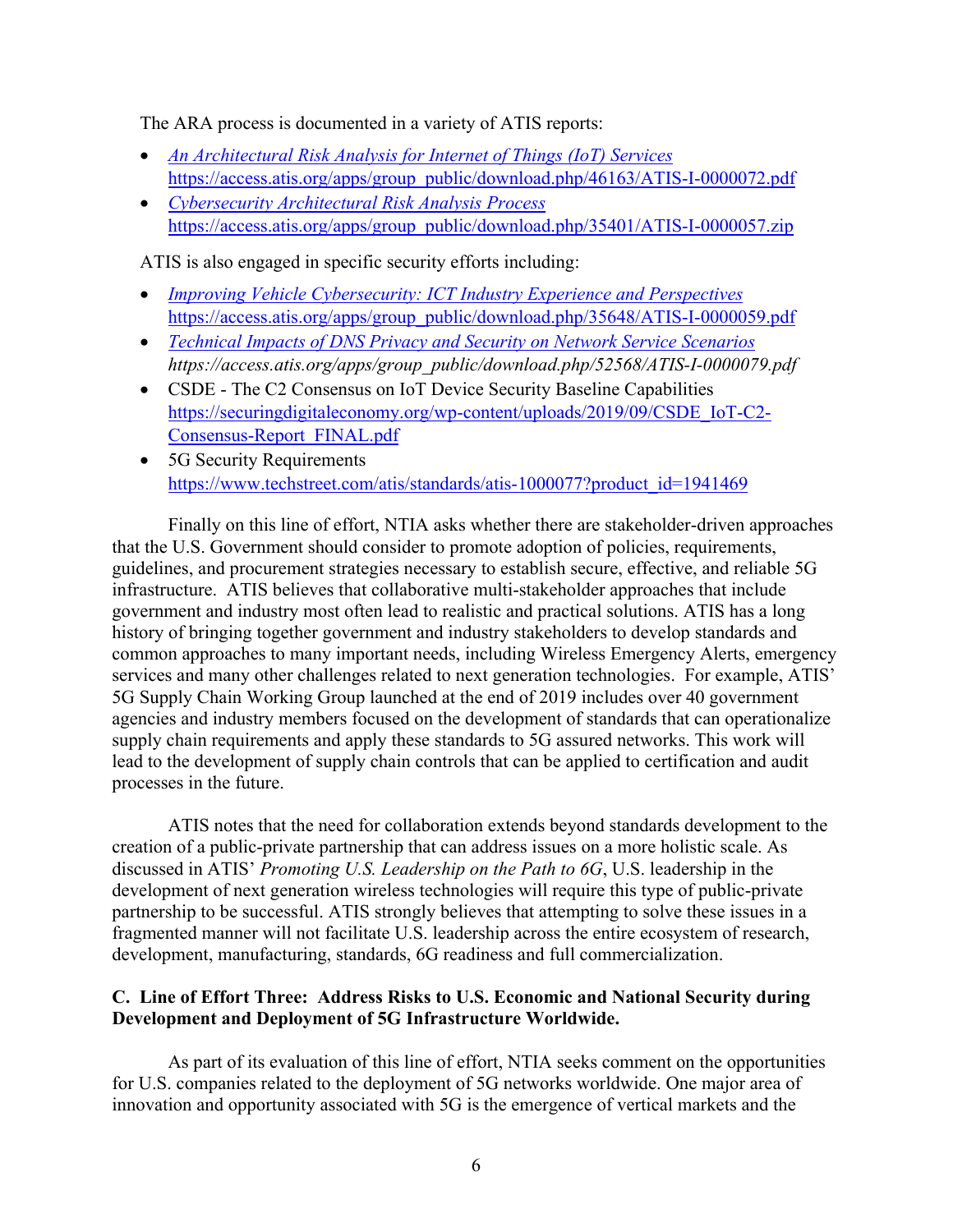value of 5G. ATIS has established a focus group to assess and identify potential needs of 5G Vertical Enablement Platforms across vertical enterprises sectors. This focus group has recognized that emerging 5G and IoT technology solutions are creating new business opportunities across many vertical market sectors. This rapid innovation will drive the needs and opportunities to develop additional frameworks and platform capabilities to support 5G enabled applications and services that span the ICT and vertical sectors. As part of this new work, therefore, ATIS is developing a landscape of the 5G-enabled vertical requirements, based on an assessment of industry data to identify cross-industry platform enablement opportunities and other 5G collaborative platform needs.

### **D. Line of Effort Four: Promote Responsible Global Development and Deployment of 5G.**

For line of effort four, NTIA seeks input on how the U.S. Government best encourage and support U.S. private sector participation in standards development for 5G technologies. It is ATIS' view that the development of standards that support U.S. needs must be closely coupled with a broader strategy that connects research, development, manufacturing and commercialization objectives. Greater collaboration between U.S. Government, industry and standards coordination groups, such as ATIS, is also essential. Standards leadership is driven by strong alignment of regional needs and the communication of those needs to relevant global standards development organizations. For example, ATIS WTSC spearheaded the development of the standards in support of and required for the launch of Wireless Emergency Alerts (WEA) in the U.S. per regulatory mandates. These continued efforts bring together industry and key Government participants (e.g., FEMA) to collaboratively address and progress issues related to WEA. ATIS members also continue to develop and submit contributions into 3GPP to ensure WEA is part of the global Public Warning System interoperable solution.

To promote U.S. leadership on 5G and beyond, ATIS believes that the vital role played by global standards development must be recognized and encouraged. To this end, ATIS urges the U.S. Government to clarify that R&D tax credits apply to the development of next generation standards and the assessment of future technologies and architectures. Further, a special classification of R&D tax credits should be considered that is associated with a national set of 5G and beyond objectives, as defined by government and industry, which will further incentivize the private sector to promote U.S. leadership and contribute to the development of a core set of technologies that can drive the U.S. market.

The tools or approaches that could be used to mitigate risk from other countries' 5G infrastructure is also an issue on which NTIA seeks input in the *RFC*. As noted above, ATIS believes that these tools and approaches should be determined based on the results of a formal risk analysis jointly performed by industry and government considering all aspects of the communications path and evaluating and prioritizing risks.